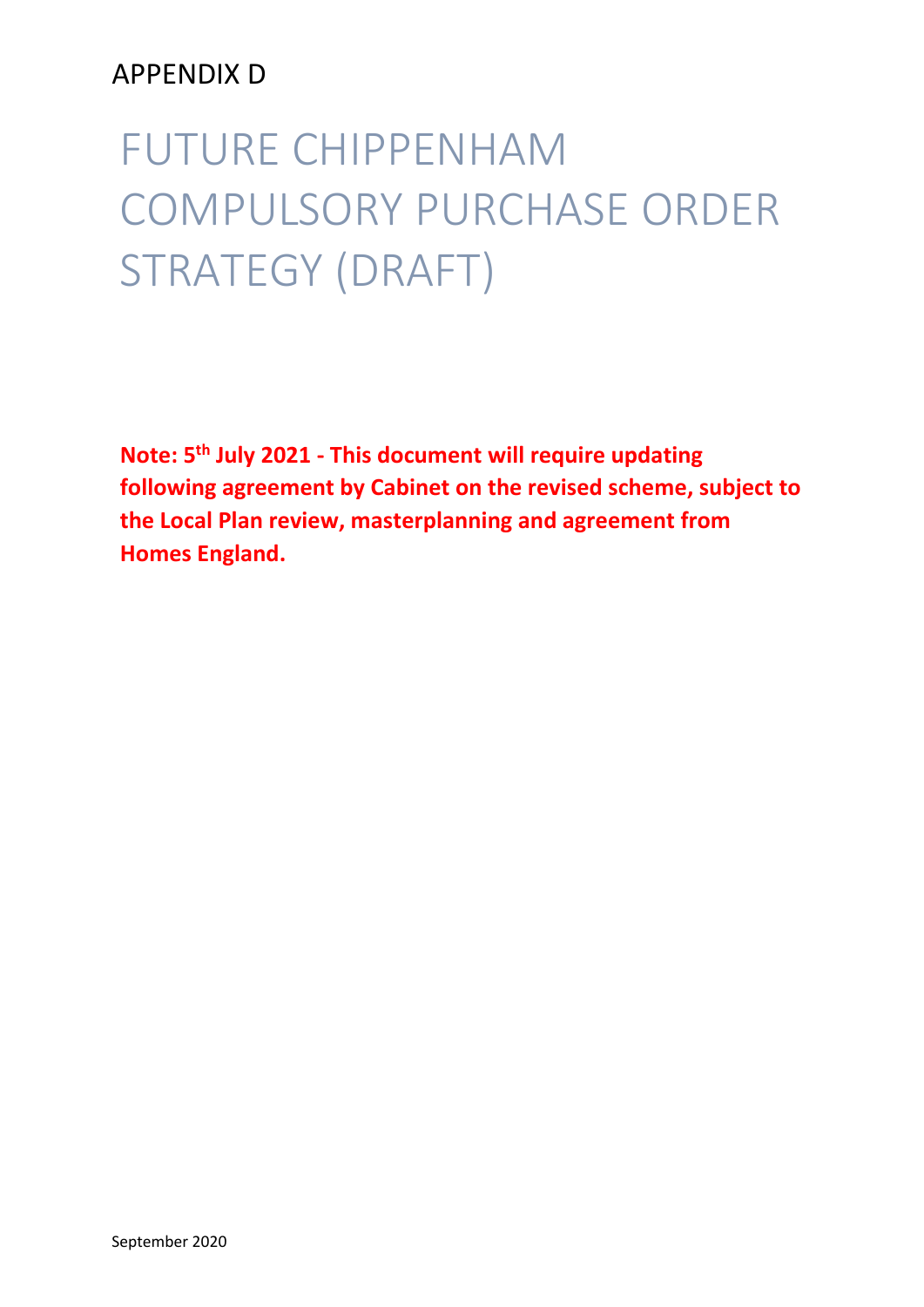## Contents

| 9.               |  |
|------------------|--|
| 8.               |  |
| $\overline{7}$ . |  |
| 6.               |  |
| 5.               |  |
| $\overline{4}$ . |  |
| $\overline{3}$ . |  |
| 2.               |  |
| 1.               |  |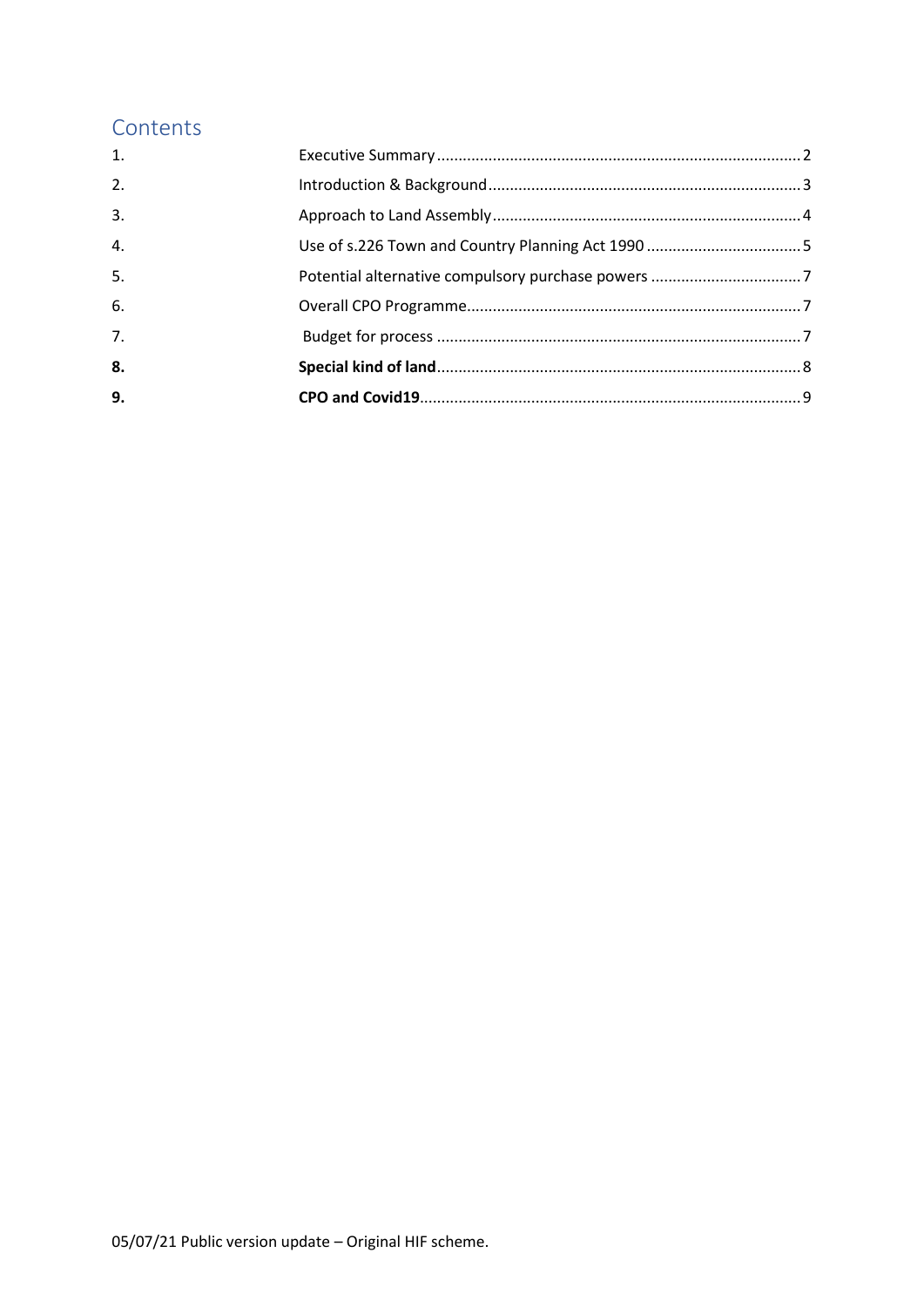## FUTURE CHIPPENHAM CPO STRATEGY

### <span id="page-2-0"></span>1. Executive Summary

- 1.1 The Grant Determination Agreement (GDA) defines "CPO Strategy" as a plan for the proposed acquisition of any part of the Infrastructure Site by way of CPO (including details on expected timeframes) in a form satisfactory to Homes England. Schedule 7 paragraph 1.3 of the GDA requires Wiltshire Council (the Council) to provide to Homes England the Council's CPO Strategy prior to the signing of the GDA.
- 1.2 This report sets out the Council's strategy for the use of Compulsory Purchase powers to enable delivery of its aspirations for the Future Chippenham Development, if required. It includes a summary of the background and history of the proposed site, and the existing landowners and interested parties within the area.
- 1.3 The extent of the Infrastructure Site is shown below



- 1.4 The strategy assesses the issues involved in progressing an acquisition by agreement and/or a compulsory acquisition.
- 1.5 The strategy sets out the legislative basis for use of compulsory purchase powers, and the approach to be pursued by the Council in order to justify use of these powers.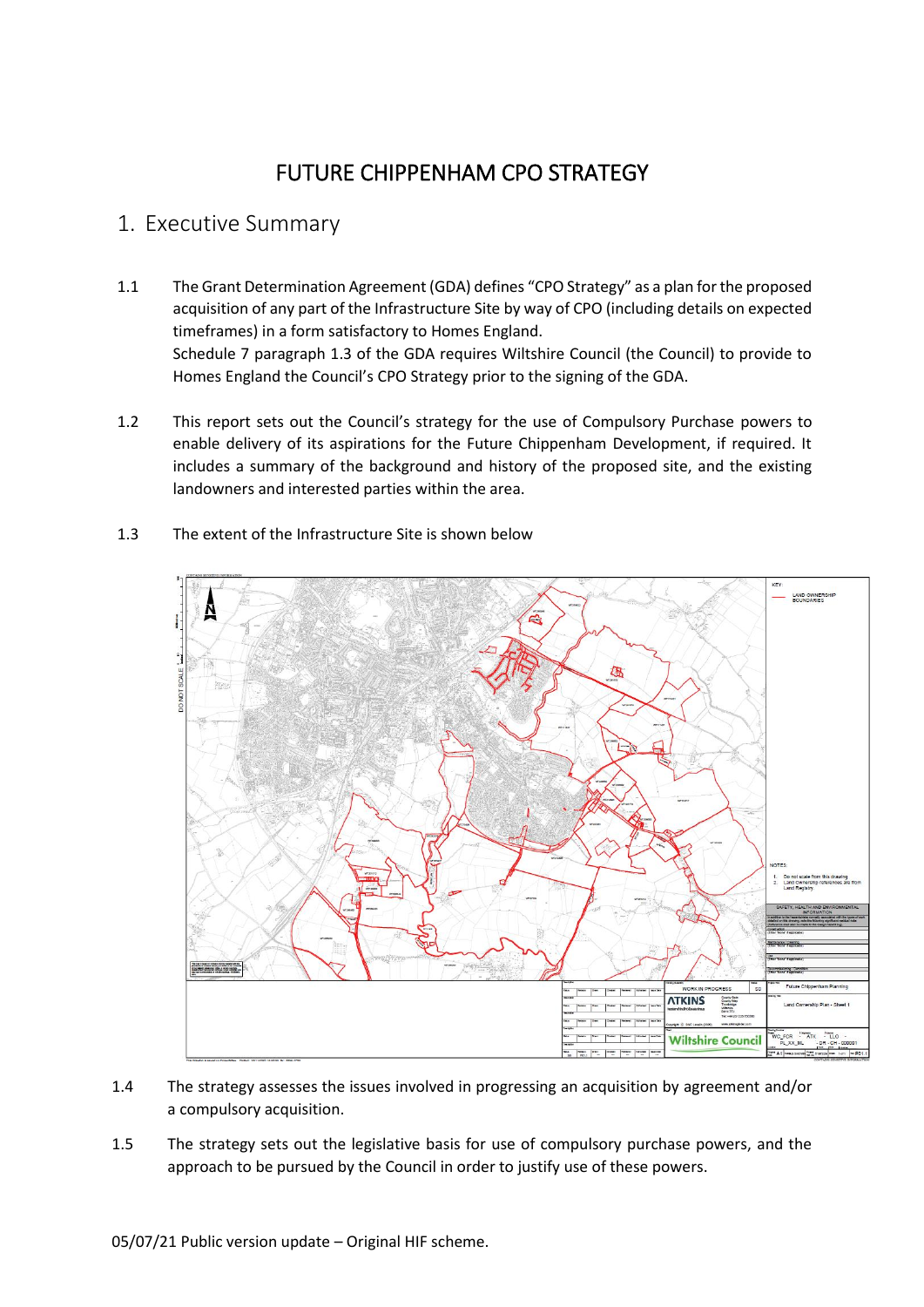1.6 In a Cabinet Decision dated 8 October 2019 the Council acknowledged that, where necessary, it will use its compulsory purchase powers in order to ensure that the Infrastructure Site is made available for the delivery of the Infrastructure Works. A Cabinet approval to acquire the land needed for the scheme will be obtained once the exact area of land required has been finalised. This strategy sets out the timetable for a CPO to be pursued alongside the negotiations with the landowners.

## <span id="page-3-0"></span>2. Introduction & Background

- 2.1 Wiltshire Council has been successful in securing £75m towards the cost of a new distributor road (Infrastructure Works) which will unlock a housing site to support housing delivery of up to 7500 homes by 2055 in the Chippenham Housing area.
- 2.2 The housing site is not currently allocated in the Local Plan. The Local Plan is being reviewed in accordance with the timetable set out in Table 1 below and Wiltshire Council as Landowners are making representations for development on the site which will become unlocked by the HIF funded road and more detailed representation on their owned land into the Local Plan. The WC Highways team will be supporting the Planning application for the distributor road.



TABLE 1 : Local Plan Review Timeline

- 2.3 Atkins (the Council's appointed consultants) are in the process of preparing a master plan for the proposed Future Chippenham Site and this will be submitted as part of the wider planning application for the Infrastructure Site and the housing site.
- 2.4 Atkins will demonstrate through the masterplan that the following can be delivered;
	- Up to 7500 new homes
	- improvements to local traffic congestion as a result of the scheme
	- enhancements to the local cycle network and more sustainable travel options
	- new local amenities including a new primary school, community centre, enhanced leisure offer, health centre
	- expansion to the Country park and enhancements to the green and blue infrastructure around the site.
- 2.5 To date, no homes have been delivered within the masterplan area. Just 650 homes have planning permission on the Summix site.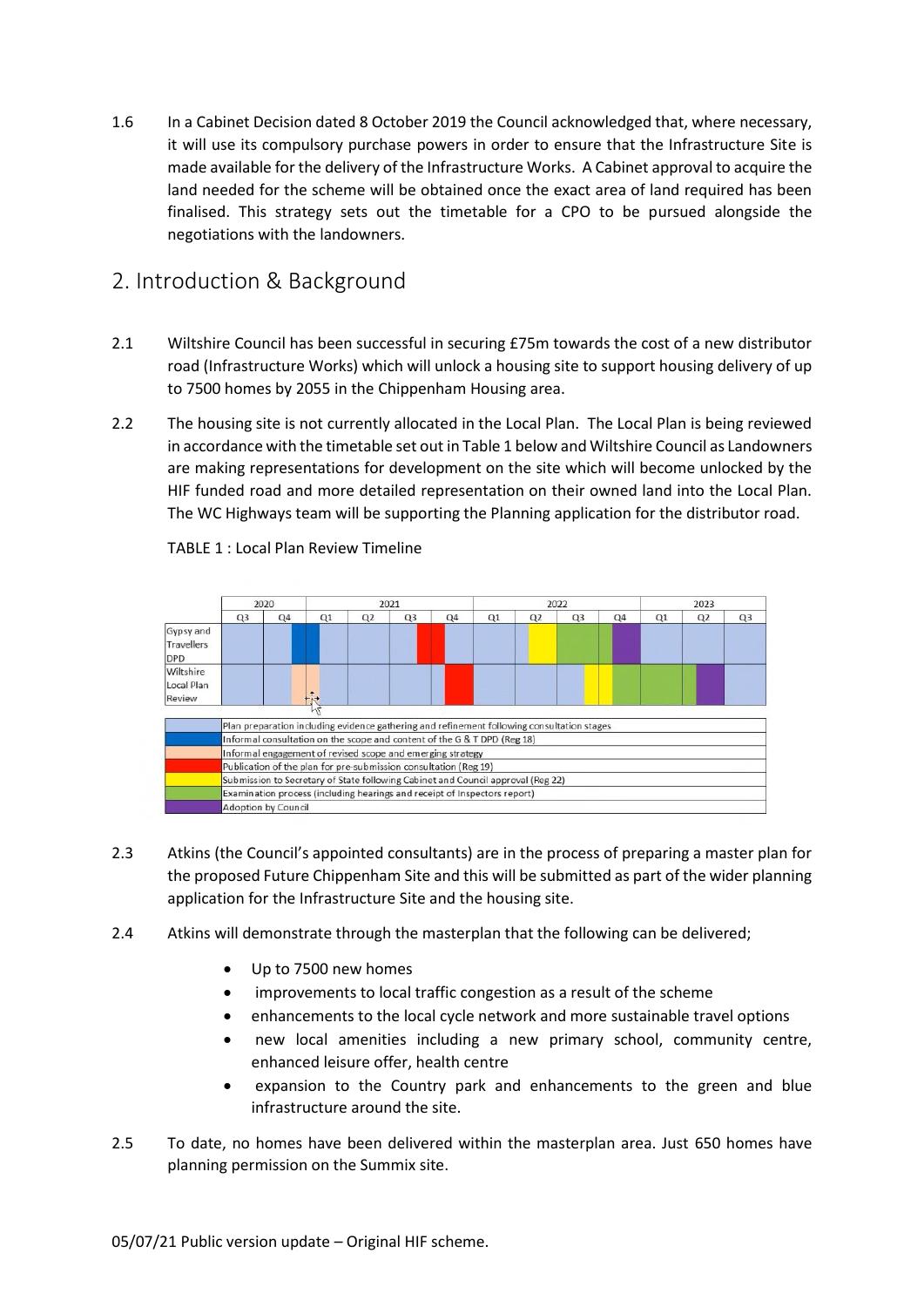- 2.6 The Council wishes to unlock the housing site to meet its future housing requirements, to accelerate the delivery of homes and increase the number of genuinely affordable homes in Wiltshire.
- 2.7 The strategy focuses on options to acquire the Infrastructure Site to support the road build and potential options in support of the delivery of housing, in the event of market failure.
- 2.8 The strategy sets the benefits of the use of compulsory purchase powers under s.226 of the Town & Country Planning Act 1990, including timing and control over delivery, together with the required statutory process including review of planning and other policy.
- 2.9 It also deals with a proposed proactive delivery strategy following a CPO including potential delivery options such as working with a private sector or registered provider partner / selfdelivery within the Council or onwards sale to a developer.
- 2.10 In addition, the strategy provides an indicative process cost and programme for this proactive strategy, including how negotiations with landowners would fit within the programme, approach to negotiations and the best time to commence negotiations.

## <span id="page-4-0"></span>3.0 Approach to Land Assembly

- 3.1 The proposed site of Future Chippenham received full support from all landowners during the HIF Bid submission stage. Engagement with landowners is ongoing to secure the freehold and leasehold interests in the areas of land comprising the Infrastructure Site to facilitate the road build and where possible joint promotion of the site for housing.
- 3.2 This Council will seek to assemble the Infrastructure Site by agreement where possible. The use of CPO for these interests will only be implemented where purchase by agreement cannot be achieved.
- 3.3 At the time of writing this strategy, the road route for the Infrastructure Works has not been fixed and any route shown in this strategy is a high-level alignment only.
- 3.4 The Council will, where possible, enter into agreements with landowners/housebuilders to confirm deliverability of housing to the proposed trajectory by way of Master developer agreements, MOU, Sale Contracts LLP's, Land equalisation agreements etc.
- 3.5 The Council recognises that some landowners may not wish to enter into an agreement. Where this is the case, the Council will monitor delivery of housing against the proposed trajectory across these sites. In the event of market failure, the Council will consider the use of Compulsory Purchase Order to acquire any land that is failing to deliver which has been unlocked by the HIF funding.
- 3.6 The Council will at all times attempt to reach agreement with landowners for the acquisition of the Infrastructure Site by agreement. However, in order to ensure that Council can deliver the Infrastructure Works and the comprehensive delivery of the benefits that will follow from that, the Council will pursue a Compulsory Purchase Order in parallel with its voluntary acquisition strategy. This is required as a back-up to voluntary negotiations, and in order to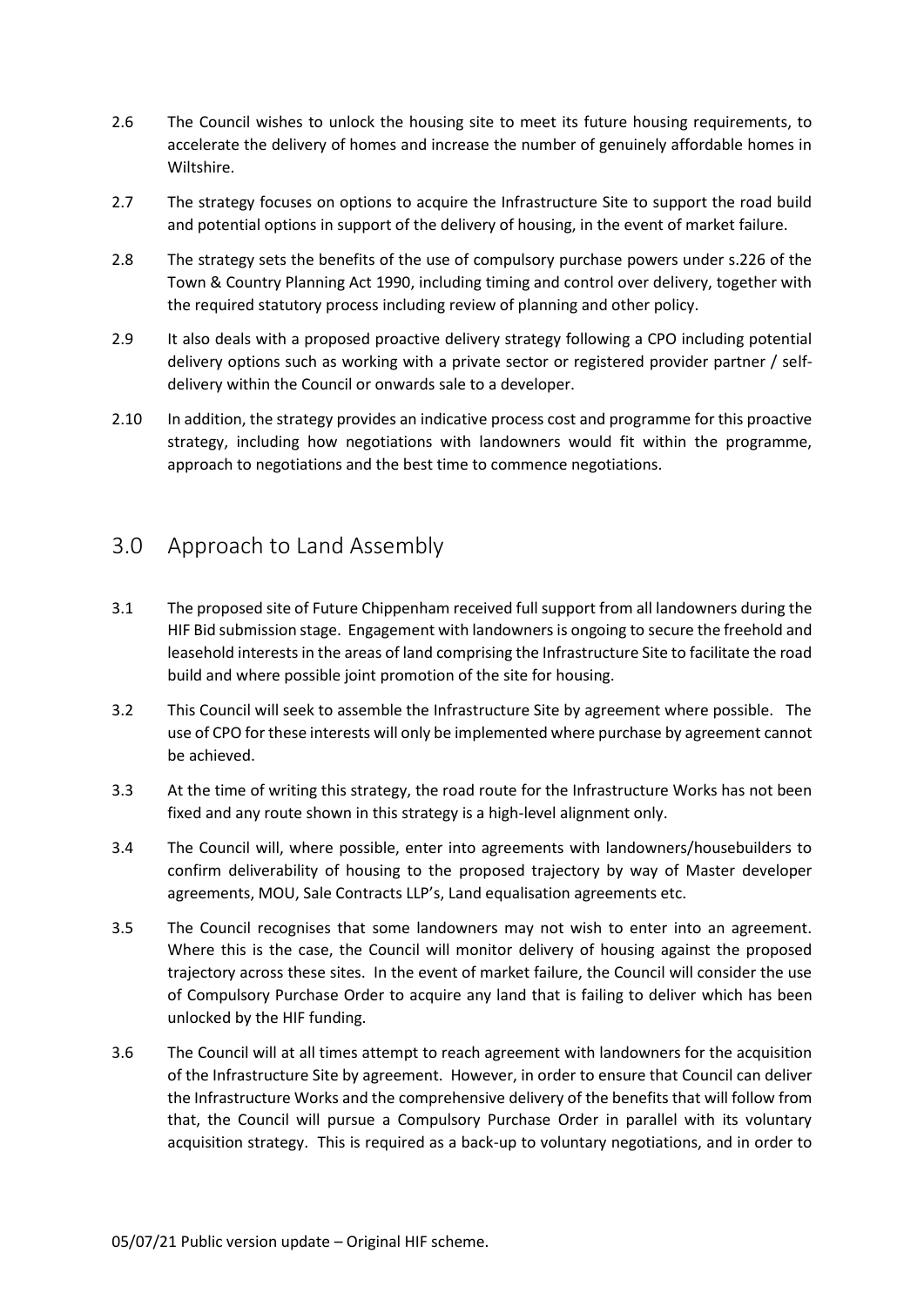ensure that any unregistered land, third party interests and other unknown risks to delivery can be dealt with by the use of powers if required.

Wherever private treaty agreements for acquisitions are concluded, the Council will undertake not to use its CPO powers and to honour the agreements entered into. This is common practice in regeneration projects and de-risks the situation for both landowner and Council.

A report for CPO will be prepared and submitted to Cabinet in [month 2021] requesting approval to seek CPO powers to support delivery of the road where necessary. The proposed timeline is due to the need to meet the HIF Grant spend timeframe restrictions of March 2024.

3.7 Land Assembly Strategy

This CPO Strategy is supported by the Land Assembly Strategy. The Strategy outlines the options considered for assembly the land for the site and housing and the preferred option to proceed.

3.8 Head of Terms

The main purpose of heads of terms is to provide an element of clarity from the beginning of the transaction through to the end.

## <span id="page-5-0"></span>4. Use of s.226 Town and Country Planning Act 1990

- 4.1 It is the Council's intention to rely on its powers under section 226 of the Town and Country Planning Act 1990 to acquire the land needed for the Infrastructure & Housing site should a mutual agreement between the Council and other landowners not be reached.
- 4.3 Section 226 of the Town & Country Planning Act 1990 (TCPA 1990) is the most commonly used power by local authorities to deliver regeneration and development within their area. Guidance on the use of this power is set out in Tier 2 section 1 (para 94-106) of the February 2018 Ministry of Housing, Communities & Local Government Guidance on Compulsory Purchase Process and the Crichel Down Rules, (the 2018 Guidance).

#### **Purpose of TCPA 1990 powers**

- 4.4 The key purposes the powers may be used for:
	- a) section 226(1)(a) enables acquiring authorities with planning powers to acquire land if they think that it will facilitate the carrying out of development (as defined in section 55 of Town and Country Planning Act 1990), redevelopment or improvement on, or in relation to, the land being acquired and it is not certain that they will be able to acquire it by agreement
	- b) section 226(1)(b) allows an authority, if authorised, to acquire land in their area which is required for a purpose which it is necessary to achieve in the interests of the proper planning of an area in which the land is situated.
- 4.5 The purpose for which the powers are proposed to be used is also tested against a few other criteria.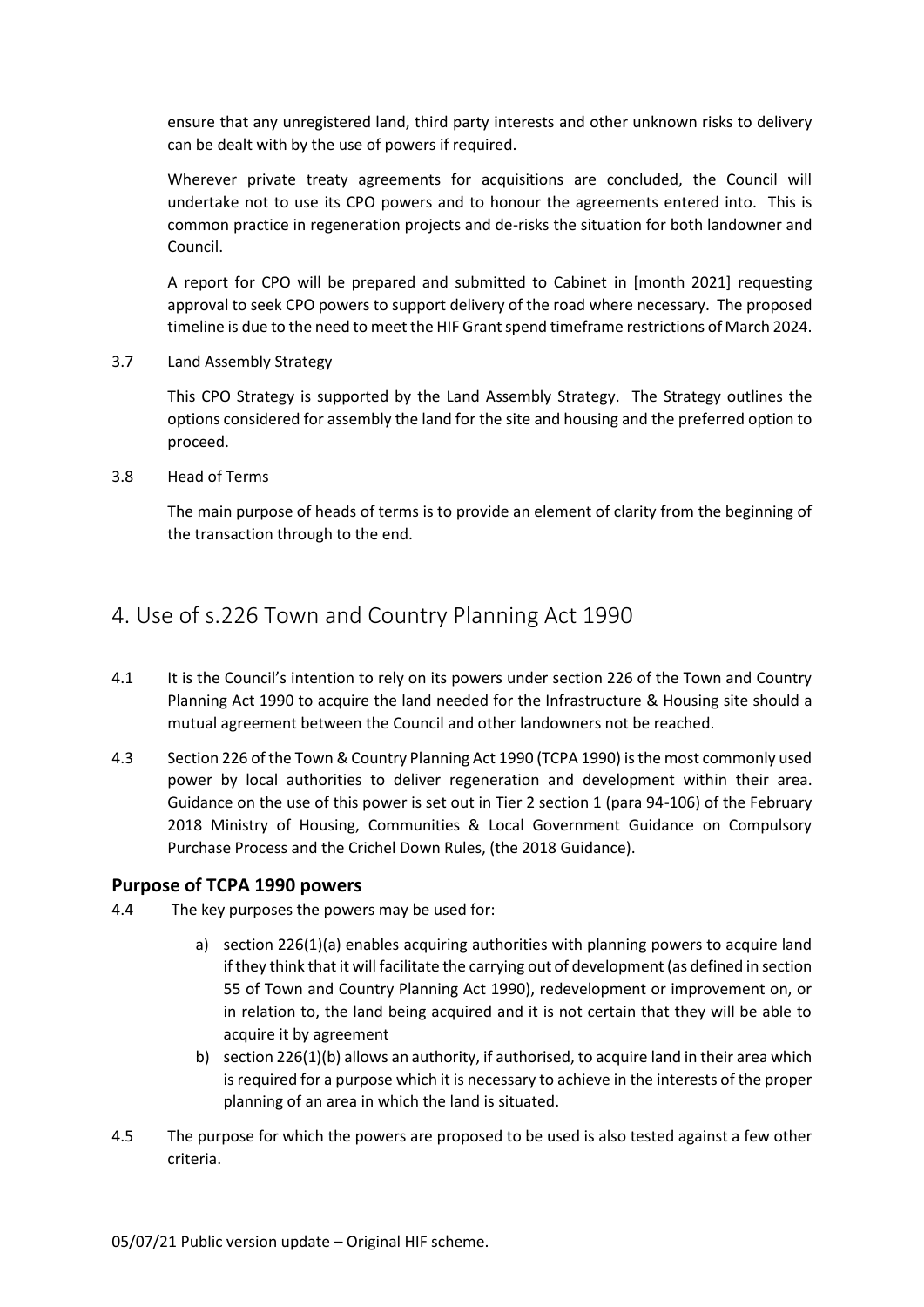- a) There must be a compelling case in the public interest for the use of the powers which outweighs the private loss. The delivery of the Infrastructure Works will provide vital road network which will unlock the housing site for the provision of much needed housing in Chippenham (7500 houses), thereby contributing to the housing delivery target for the entire administrative area covered by Wiltshire Council.
- b) The scheme would lead to any one or more of the following objectives, within the administrative area of Wiltshire Council:
	- i. the promotion or improvement of the economic well-being of their area,
	- ii. the promotion or improvement of the social well-being of their area;
	- iii. the promotion or improvement of the environmental well-being of their area.
- 4.6 As evident from paragraph 4.5 above, the benefit to be derived from exercising the power is not restricted to the area subject to the compulsory purchase order, as the concept is applied to the wellbeing of the whole (or any part) of the acquiring authority's area.

#### **Justification of use of the powers**

- 4.7 Para 104-106 of the 2018 Guidance provides further advice on the justification required to support an Order under these powers. This includes
	- any programme of land assembly needs to be set within a clear strategic framework, and this will be particularly important when demonstrating the justification for acquiring land compulsorily under section 226(1)(a).
	- Adopted planning framework provides clear support and justification. Although the Infrastructure Site and the housing site are yet to be allocated by the Local Plan, the Council as landowner is working with other landowners to promote these sites as part of the ongoing review of the Wiltshire Local Plan. It is envisaged that the schemes for the road and the housing will have support in the emerging Local Plan. The intention is to pursue a planning application for the schemes along with the local plan review process.
	- Whether the purpose for which the land is to be acquired can be achieved by any other means. There is clear indication that the road and housing schemes can only be delivered on the Infrastructure Site and housing site respectively, hence the need to assemble the land needed for this purpose.
	- The potential financial viability of the Scheme for which the land is to be acquired, including general indication of funding intentions, commitments from third parties, any restrictions on timing of funding etc, in order to provide the Secretary of State with certainty that the Scheme will proceed. In addition to the HIF funding, the Council will be relying on other funding sources, including its own, to ensure that the Infrastructure Works are delivered.
	- The extent to which the proposed Scheme will contribute to the achievement of the promotion or improvement of the economic, social or environmental wellbeing of the area.
- 4.8 The Council is in negotiation with owners of various interests in the areas of land required for the Infrastructure Site in order to acquire the necessary land and rights by agreement, failing which CPO will be used.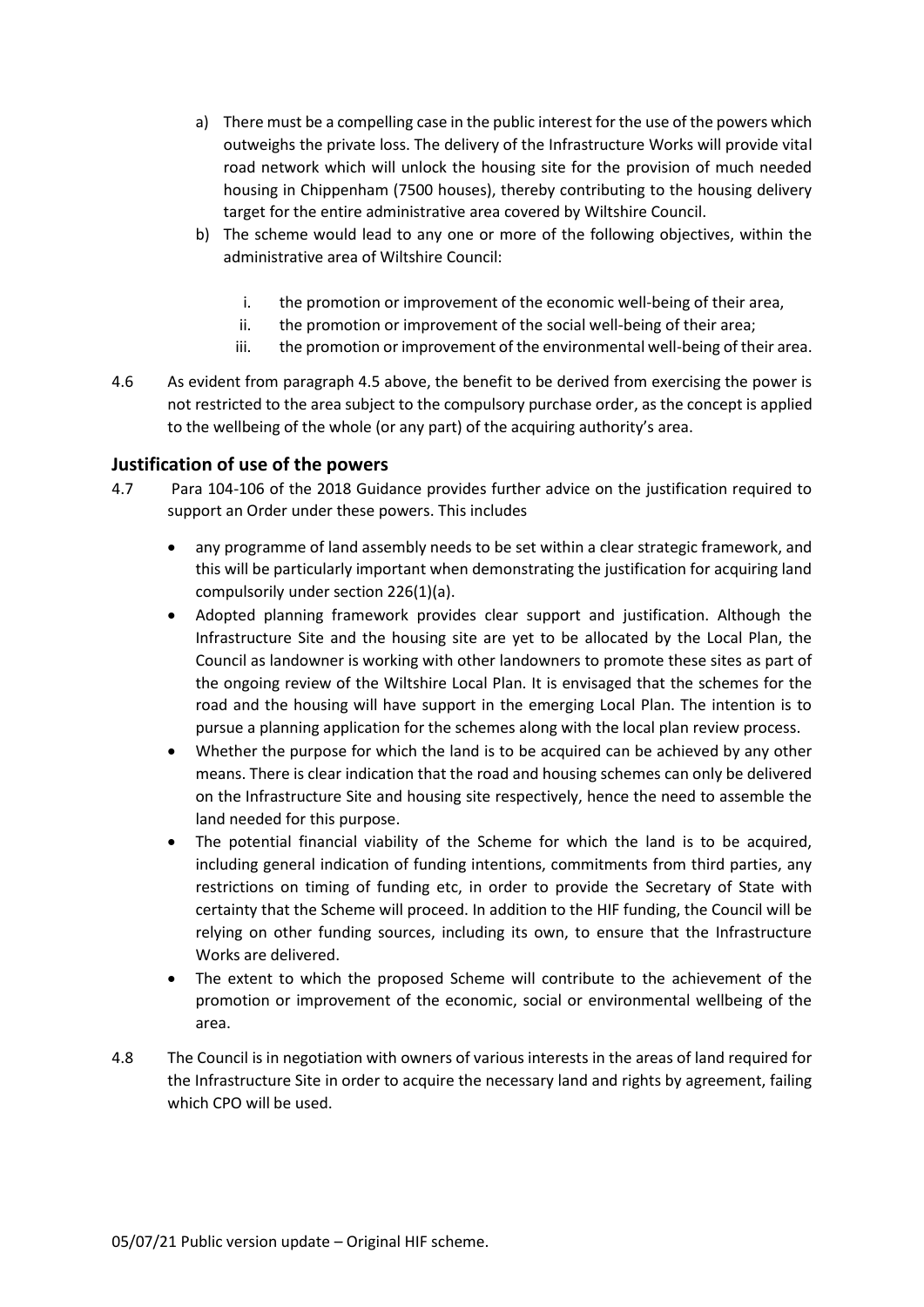#### **CPO Process**

4.9 Once the Council has satisfied itself on the requirements above, it will then need to commence the compulsory purchase process. The process is set out in Acquisition of Land Act 1981 and contains the following key steps.

Preparation of CPO Making the Order and publicising Public Inquiry Confirmation Notification Implementation

- 4.10 On average the CPO process from start to finish takes between 18-24 months but this depends on the number and extent of objections and whether there is a Public Inquiry into the CPO.
- <span id="page-7-0"></span>5. Potential alternative compulsory purchase powers
- 5.1 As mentioned above, the Council will seek to rely on its Town & Country Planning Act 1990 section 226 powers, due to the nature of the schemes. However, where deemed necessary, the Council will consider whether any alternative compulsory purchase powers would be more suitable, such as for example, the Council's powers under the Highways Act 1980.

## <span id="page-7-1"></span>6. Overall CPO Programme

6.1 In order to create the best framework for the Council to make a CPO within 12 months, as a foundation to the Council securing the fastest possible delivery of the regeneration. The CPO programme is currently being updated.

## <span id="page-7-2"></span>7. Budget for process

Budget for process

7.1 In considering its options to proactively deliver its policy objectives for the land at Future Chippenham, the Council will need to consider the costs (internal costs and external advisers) of the necessary preparatory work, selection and securing of a delivery partner, compulsory purchase process and all associated specialist advice.

| <b>Budget area</b> | <b>Inidicative</b><br>Amount | <b>Comments</b>                                                             |
|--------------------|------------------------------|-----------------------------------------------------------------------------|
| Preparatory work   | $£150 - 200k$                | Resident consultation, initial masterplan, delivery<br>structure, viability |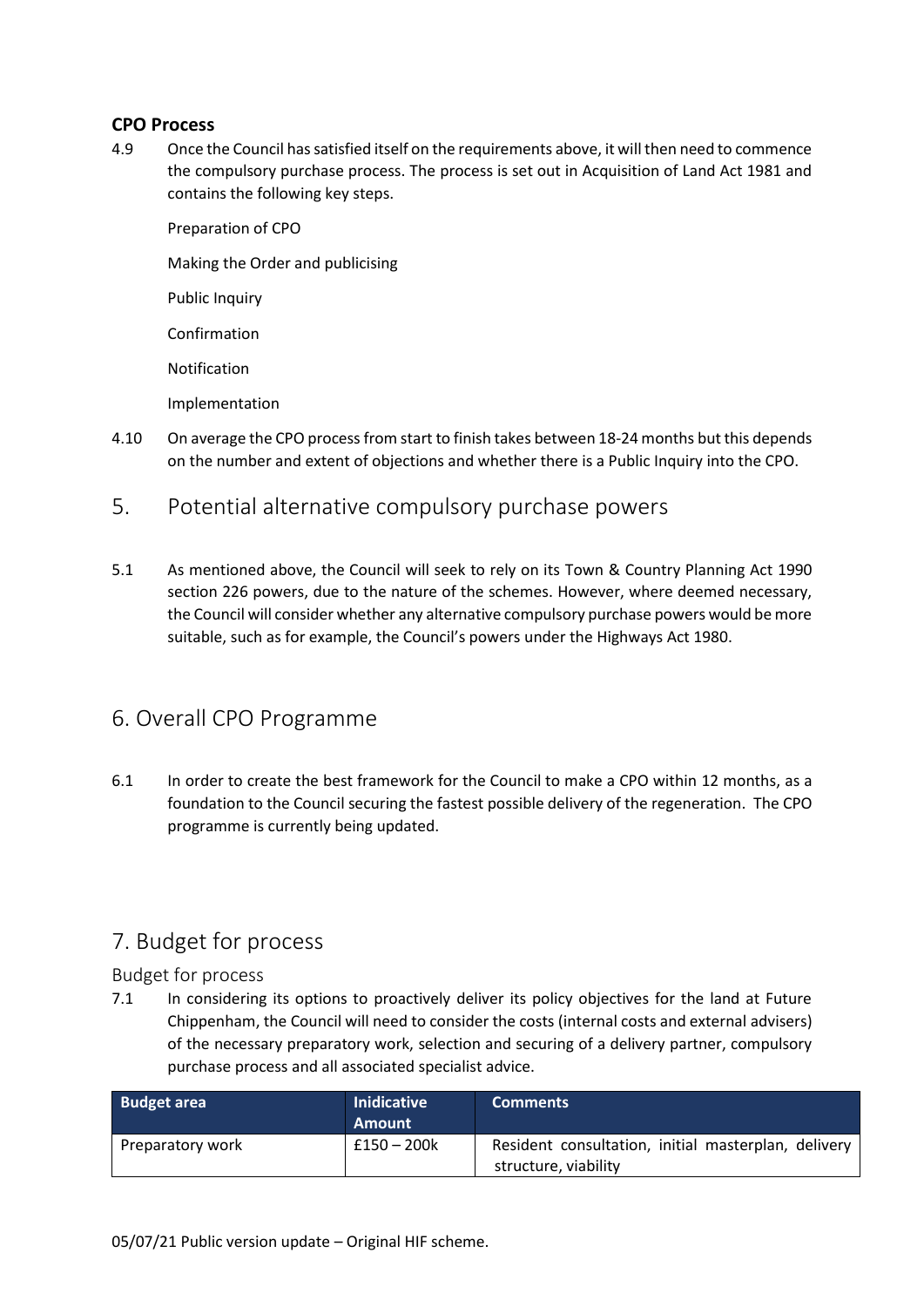| <b>CPO Process</b>                            | £250,000-<br>750,000 | Legal and Surveyors Fees / Negotiations with affected<br>parties and process. Assume public Inquiry required |
|-----------------------------------------------|----------------------|--------------------------------------------------------------------------------------------------------------|
|                                               |                      | with objection pursued by ECPL. No objection from<br>TfL / RBKC                                              |
| Internal project lead                         | £150k                | 3 years costs                                                                                                |
| Specialist technical advice                   | £150                 | Viability /<br>Development<br>Planning /<br>viability<br>transport and traffic etc                           |
| Selection and securing delivery<br>partner    | £500,000-<br>750,000 | Legal/commercial/property/accountancy support $-$<br>JV process likely to be more expensive than DA          |
| Further design / planning /<br>technical work | $£500 - £1m.$        | Dependant on structure of delivery                                                                           |
| <b>Total indicative budget</b>                | $£1.7 - £3.0m$       |                                                                                                              |

- 7.2 The above budget will need to be regularly refined and updated as the Council progresses its plans but does provide an initial estimate in order to assist them in making its decisions on how to proceed.
- 7.3 Depending on the selected delivery route, the Council may be able to obtain reimbursement of these early stage costs, either through direct reimbursement, or through land value uplift or profit created by the scheme.

## <span id="page-8-0"></span>8. Special kinds of land

- 8.1 Land owned by certain statutory undertakers for the purposes of its undertaking (i.e. land is used for purposes directly connected with the undertaker's statutory functions) is afforded protection under either section 16 or section 17 of the Acquisition of Land Act 1981 ("the ALA").
- 8.2 Under s8(1) of the ALA, the definition of "statutory undertakers" includes (i) any railway, light railway, tramway etc.
- 8.3 Under Section 16 of the ALA, where land acquired by a statutory undertaker for purpose of its undertaking is included in any CPO, the statutory undertaker may make representations to the "appropriate Minister" (in this case the Secretary of State for Transport) before the expiration of the time within which objections to any CPO can be made.
- 8.4 A CPO in respect of which a representation has been made under s16 ALA 1981 cannot be made unless the appropriate Minister is satisfied and certifies "that its nature and situation is such (a) that it can be purchased and not replaced without serious detriment to the carrying on of the undertaking; or (b) that if purchased it can be replaced by other land belonging to, or available for acquisition by, the undertakers without series detriment.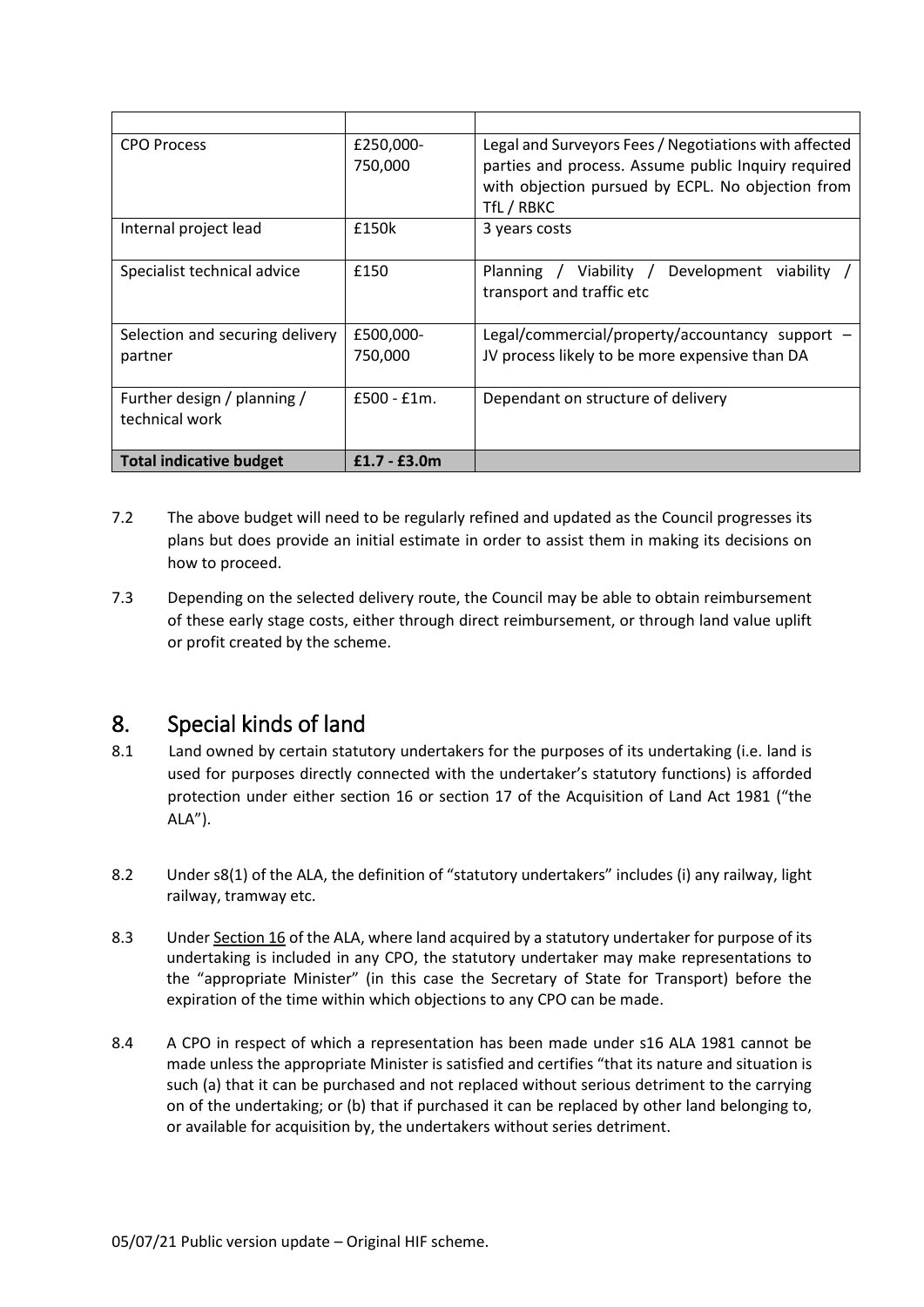- 8.5 The burden of proof would be on the person acquiring the interest to show that the land could be taken without serious detriment.
- 8.6 Land which is held as open space, common land, or fuel or field garden allotment, is subject to special parliamentary procedure before it can be compulsorily acquired, unless a certificate is obtained from the Secretary of State pursuant to Section 19 of the ALA.
- 8.7 A certificate must be applied for at the same time as the compulsory purchase order, and any representations may be heard by public local inquiry.
- 8.8 Special protections also apply to National Trust land and land held by other local authorities these are set out in MHCLG's *Guidance on Compulsory Purchase Orders and the Crichel Down Rules.*

## <span id="page-9-0"></span>9. CPO and Covid19

- 9.1 On 13 May 2020 the Ministry of Housing, Communities and Local Government (MHCLG) published compulsory purchase guidance for acquiring authorities in response to COVID-19.
- 9.2 One of the recommendations is that acquiring authorities are encouraged to consider whether it would be appropriate to increase time periods for people to respond when requesting information about interests in land to be acquired or submitting objections to CPOs, given that due to COVID19 and the possibility of self-isolation, some people may not be able to reach a postbox, or responses may otherwise be delayed (due to illness or delays in the postal system).
- 9.3 There are also recommendations when implementing CPOS during this exceptional period whereby acquiring authorities should act responsibly in relation to both business and residential claimants, particularly in terms of the timing of vesting orders and compensation. Residents should not be evicted during his period in line with the Governments wider guidance on evictions.
- 9.4 The above guidance and the continued impact of COVID19 and any further guidance issued by MHCLG will need to be considered by the Council when implementing any compulsory purchase order and this may have an impact on the timescales for the scheme.